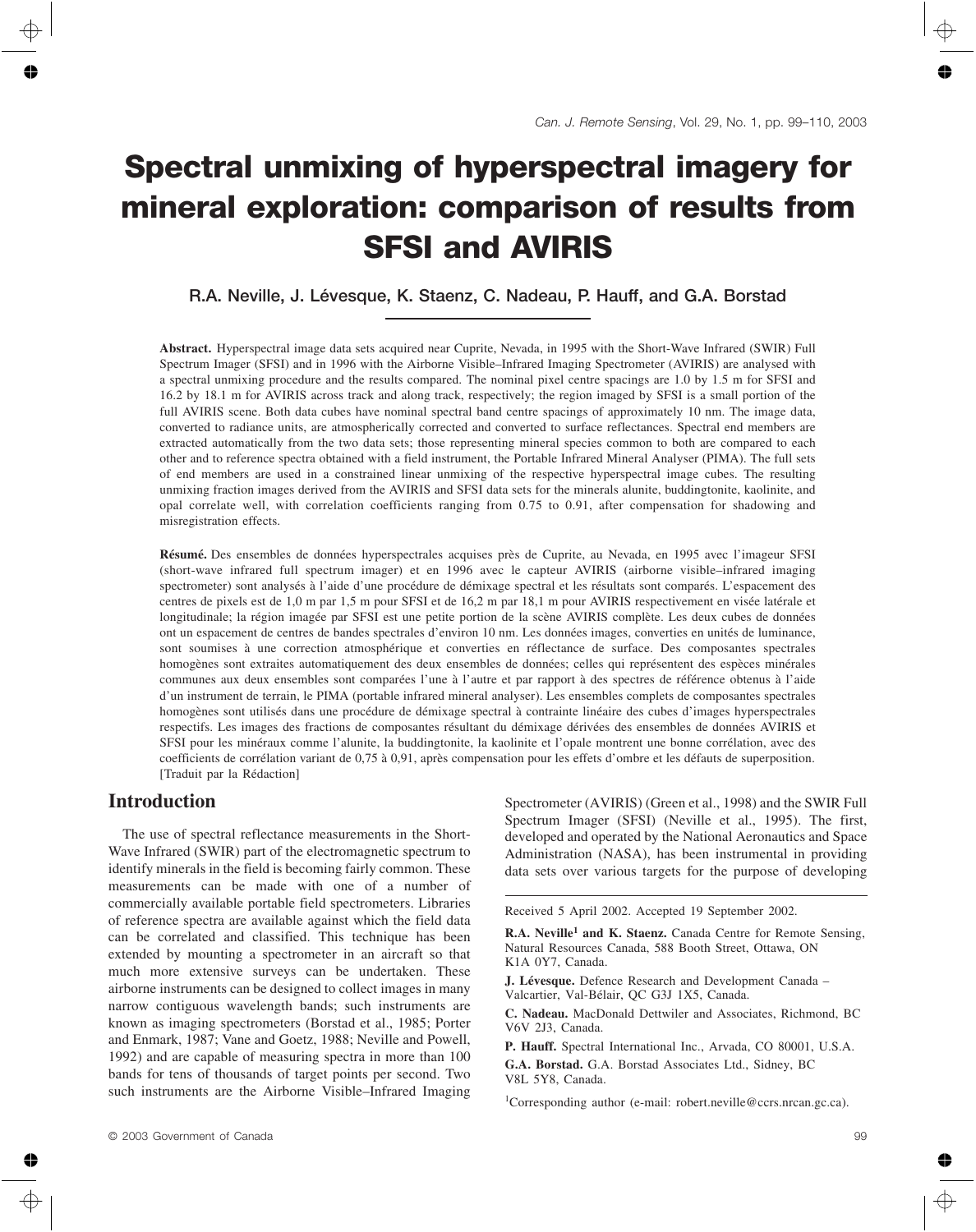methods and applications for imaging spectrometry. The second, developed by the Canada Centre for Remote Sensing (CCRS) for research purposes, has undergone recent modifications to adapt it for survey use and is currently available commercially for general use.

Any one of the growing number of airborne imaging spectrometers can provide very large volumes of data in relatively short time periods. The challenge to those researchers working in imaging spectrometry has been the development of techniques to process and analyse these data in a timely fashion while taking care to extract all the information of interest. One of the methods that has attracted considerable interest is spectral unmixing (Adams et al., 1986; Boardman, 1989; 1990).

It has long been understood by many in the remote sensing community that the radiance collected from a spatial element, represented by an image pixel, rarely comes from a single target material. This is especially true if the target is a natural one as compared to a cultural one. Nearly all pixel radiances consist of light reflected from a number of different target materials or components. The larger the pixel footprint, the less likely it will consist of a pure material. Even when the instantaneous field-of-view (FOV) of the sensor is filled by a single target material, mixing of radiance from adjacent pixels can occur because of atmospheric scattering. Thus, when one attempts to use spectrometric methods to identify the material represented by an image pixel, one is forced to contend with the fact that the measured spectrum has been created by a mixture of materials.

It is most often assumed that the reflected radiances from the pure materials combine linearly, i.e., that the spectral radiance for the mixture is simply the sum of the radiances from each of the constituents. In one sense this is always true, provided that the interaction with the atmosphere is excluded: the radiance reaching the sensor is the sum of the radiance components that left the individual elements of the target. However, the spectrum of the radiance component leaving a given target element may not be characteristic solely of the material of which that element is comprised. Physically this arises when the radiance has interacted with more than one target constituent prior to being captured by the sensor. This is the case for targets such as vegetation, where the radiation cascades from one canopy layer to the next and to the ground, and then is reflected back through the various layers up to the sensor. A similar process occurs as light interacts with a column of water. As the radiance transits each layer, its spectrum is modified by absorption within that layer, thereby taking on the spectral characteristics, at least in part, of each of the layers in sequence. This process is inherently nonlinear. The same can occur when the incident solar irradiance is reflected from one constituent to another before being reflected toward the sensor. It may also occur where minerals are "intimately" mixed such that the radiation traverses a crystal of one mineral, enters a neighbouring crystal of another mineral, and subsequently is scattered toward the sensor. If the atmosphere is included in the discussion, then one could conclude that all the radiation

detected by the sensor has undergone a nonlinear mixing process, this by virtue of the fact that the solar irradiance interacts with, in sequence, the atmosphere, the target, and then the atmosphere again. In this case there are a number of techniques (Staenz and Williams, 1997; Tanré et al., 1990; Teillet and Santer, 1991; Berk et al., 1993; Anderson et al., 1995) that have been developed solely to correct for the effects of the atmosphere.

Notwithstanding all of the foregoing examples of physical situations in which spectral mixing is inherently nonlinear, we shall assume a linear mixing model for the present work. Validation efforts (to be reported in a future publication) involving one of the data sets used in the current study lead one to expect that a linear model will give satisfactory results for the type of target examined in the present work. Following the previous discussion on nonlinear mixing, one can extend this statement to all terrestrial targets in which there is no significant vegetation and little intimate mixing of different species within the target material.

The principal objective of this study is to determine the robustness of the spectral unmixing processing methodology by applying it to two different data sets, collected over the same target, one by a low-flying, high spatial resolution SFSI, the other by a high-flying, low spatial resolution AVIRIS. In addition to the large difference in the spatial resolutions, the data were collected at different times of the day so that they have markedly different illumination geometries. The AVIRIS sensor aboard the NASA ER-2 aircraft provides a good simulation of a satellite-borne imaging spectrometer, whereas the spatial characteristics of the SFSI data set more closely represent those of typical airborne sensor data. In addition to the spatial resolution issue, there is also the issue of atmospheric correction: the AVIRIS data are affected by an air thickness of almost two atmospheres, and the SFSI data by somewhat less. Hence the atmospheric effects must be effectively compensated to retrieve equivalent results. The final issue relates to illumination angles and the effects of shadowing on the final results. This is an important issue when specifying the timing of an overflight, whether it be airborne or satelliteborne.

In this work, radiance data from each of the two data sets are first converted to surface reflectances by correcting for atmospheric effects. A newly developed process is used to automatically extract from these data sets the spectra of the purest pixels, referred to as end members. The hyperspectral data sets are subsequently unmixed using a linear spectral unmixing process to give two sets of end-member "fraction" images. The two sets of end-member spectra are compared to reference spectra to identify the minerals in the target scene so that the corresponding end-member fraction images provide maps for each of the minerals detected at the test site. The two sets of fraction images are compared to determine the degree of agreement between the results derived from the two different remotely sensed data sets. Physical effects that impact the observed spectra and the consequent variances in the fraction images are examined.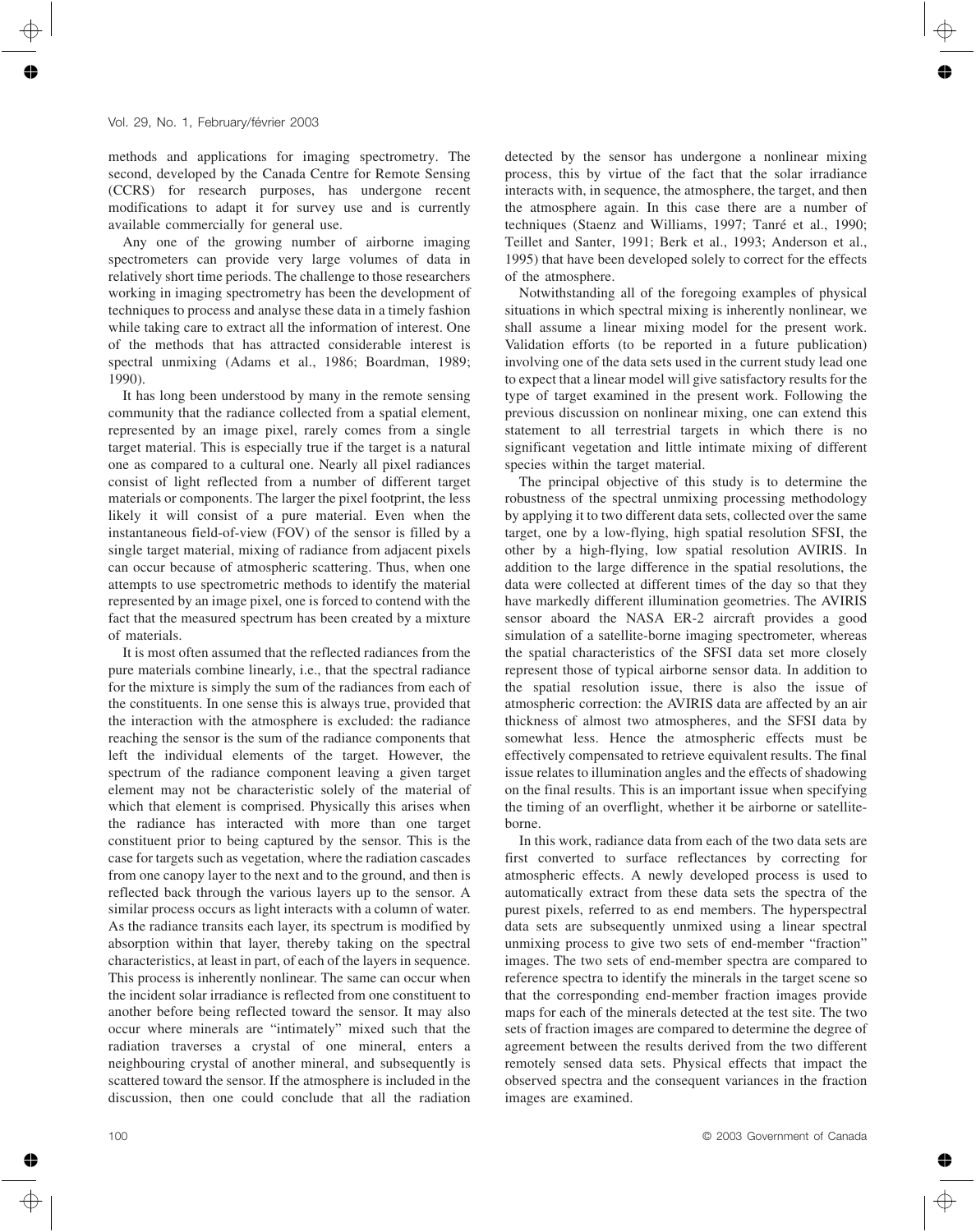## **Airborne data acquisition**

The AVIRIS sensor was flown over the Cuprite, Nevada, target site in the NASA ER-2 aircraft on 12 June 1996 at 1931 UTC (coordinated universal time) at an altitude of 20.1 km above sea level (asl). The nominal ground elevation for the AVIRIS scene is 1.524 km, giving a mean flight altitude of 18.58 km above ground level (agl). The AVIRIS data so acquired cover the whole region surrounding Cuprite. The across-track pixel centre spacing is 16.2 m; comparison with a 1 : 24 000 scale topographic map of the area indicates an alongtrack line spacing of 18.1 m. The solar zenith angle was 15.85° and the azimuth angle 152.9°. AVIRIS collects data in 224 bands covering the range from 370 to 2508 nm, with a nominal band centre spacing of 10 nm.

The SFSI data used in the analysis reported in this paper were collected on 21 June 1995 over a site located 1.7 km north of the point indicated on the topographic map as Cuprite and cover a relatively small part of the AVIRIS scene. The nominal mean ground elevation for the SFSI scene is 1.554 km. SFSI was mounted in an Aero Commander 500 and flown at an altitude of 3000 m agl at an aircraft speed of  $75-80$  m $\cdot$ s<sup>-1</sup>. This gave an along-track sampling interval of 1.5 m and an acrosstrack pixel spacing of 1.0 m. The coordinates of the centre of the SFSI scene are 37°32′38″N and 117°11′2″W, and the time of acquisition was 2382 UTC. The solar zenith angle was 52.39° and the azimuth angle 272.4°. For the data set used in the work reported on in this paper, SFSI collected data in 115 contiguous bands over the range 1219–2405 nm, with a nominal band spacing of 10 nm. This mission was in fact a sensor test flight, only its second, and as such did not entail the acquisition of any ancillary data, e.g., aircraft attitude and coincident radiometric ground referencing. Other data sets acquired on the 1995 SFSI mission in Nevada include imagery acquired near Virginia City

(Hauff et al., 1996; Neville et al., 1997). SFSI has since been modified to reduce the spectral sampling interval to 5 nm, giving 231 bands over the same spectral range, and to increase its FOV from 9.4° to 33.0°.

Images of the site covered by the SFSI instrument are displayed in **Figure 1**. From left to right, the first is the fullresolution SFSI image, the second is the SFSI image resampled to match the AVIRIS resolution, and the third is the AVIRIS image. All are pseudocolour images with the 2100 nm band shown in red, the 1700 nm band in green, and the 1320 nm band in blue.

## **Data processing**

#### **Conversion from radiance to surface reflectance**

The data used in this analysis had been converted previously from raw sensor signals to radiances. These at-sensor radiances were then converted to surface reflectances. The surface reflectance retrieval procedure implemented in the CCRS Imaging Spectrometer Data Analysis System (ISDAS) uses a six-dimensional linear look-up table (LUT) approach with tunable breakpoints to provide additive and multiplicative coefficients for removal of scattering and absorption effects (Staenz and Williams, 1997). The six dimensions are wavelength, surface reflectance, water vapour content, aerosol optical depth, terrain elevation, and view angle. This procedure has the advantage of significantly reducing the number of radiative transfer (RT) code runs and is thereby less time consuming than running such a code on a pixel by pixel basis.

For the LUT generation for the Cuprite data, the MODTRAN3 RT code (Anderson et al., 1995) was run for two different flat reflectance spectra ( $\rho_1 = 5\%$  and  $\rho_2 = 60\%$ ), an aerosol optical depth covering the prevailing atmospheric



AVIRIS, and as imaged by AVIRIS. All are pseudocolour images, with the 2100 nm band shown in red, the 1700 nm band in green, and the 1320 nm band in blue.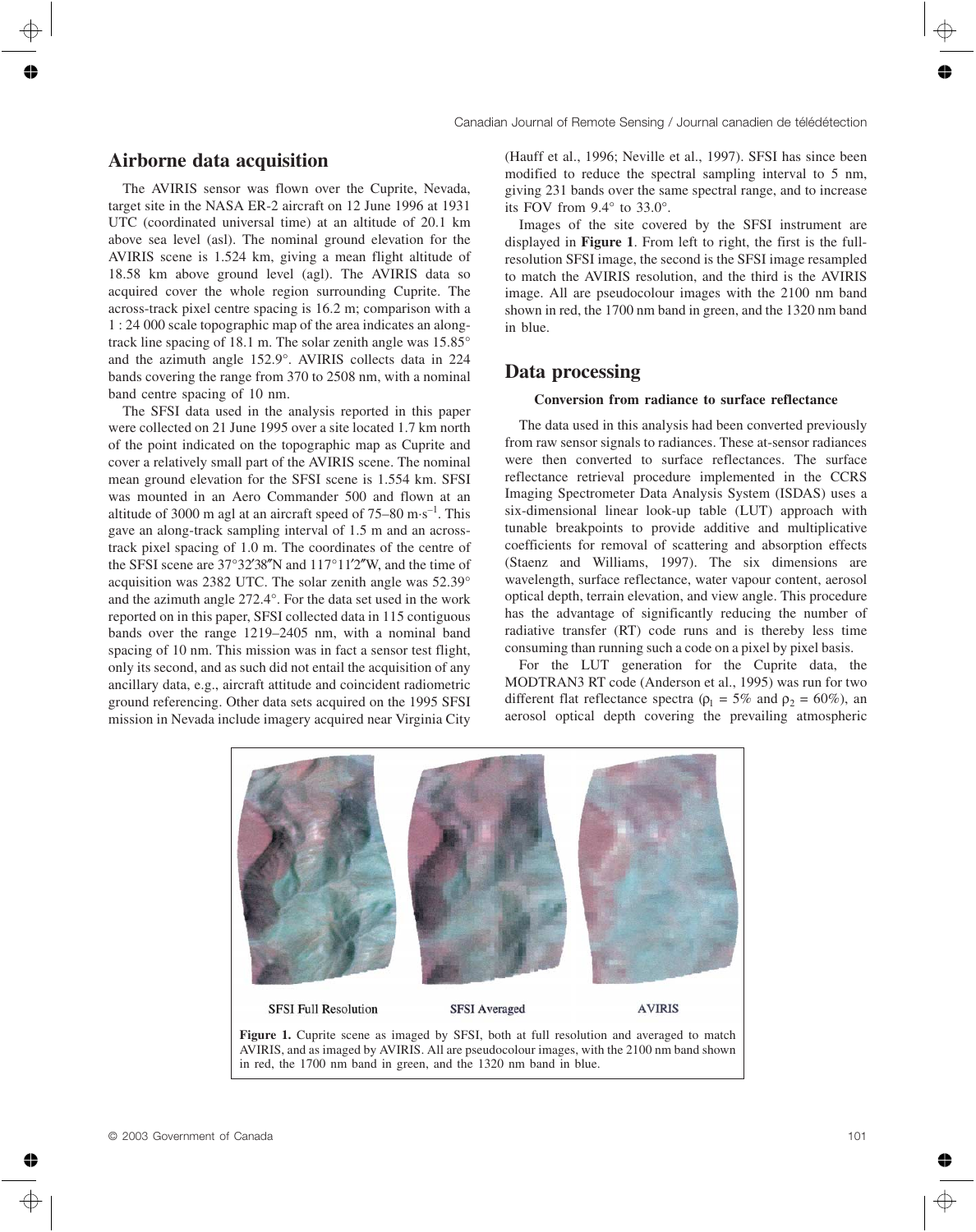conditions, and a fixed terrain elevation averaged over the scene. For the SFSI data, a fixed value of water vapour content  $(0.6 \text{ g} \cdot \text{cm}^{-2})$  was chosen to best compensate for the absorption features located in the wings of the two major water vapour bands, which are centred at approximately 1400 and 1900 nm. Because the AVIRIS spectral range covers two non-opaque water vapour absorption bands, at 940 and 1135 nm, a fitting routine (available in ISDAS) was used to calculate the total atmospheric water vapour content for each pixel (Staenz and Williams, 1997). The calculations made on the RT code wavelength grid were performed at five different pixel locations across the swath for each sensor to encompass the respective sensor geometry. The final step involved in the LUT generation is the convolution of the model output radiances with the relative spectral response profiles for each of the two sensors.

The next processing stage performs an empirical correction for irregularities in the reflectance data that may have originated in the sensor and escaped correction in the processing from raw to radiance data, or that may have resulted from the approximations made in the atmospheric modelling, the selection of input parameters, and the RT calculations. A modified "flat target" procedure (Staenz et al., 1999) was used for these data sets. This involves the identification of those image spectra that are the least variable spectrally; then from the ensemble of these spectra, adjustments to the gain and offset are derived for each spectral band. This procedure assumes only that the sought-for spectra are slowly varying, not that they are spectrally flat. This process is implemented in ISDAS.

#### **Co-registration of the images**

To assist in the visualization, the SFSI image was transformed using a third-order affine transformation based on a set of 55 ground control points (GCP) found to be common to both images. Neither image has been georeferenced. It was assumed that the AVIRIS image would have fewer aircraft-induced distortions because the high-altitude ER-2 is a more stable platform than the low-flying Aero Commander; hence the SFSI image was mapped onto the AVIRIS image. The AVIRIS image aspect ratio was adjusted to correct for the along-track to across-track pixel spacing difference noted in the Airborne Data Acquisition section. The indicated root mean square (RMS) registration errors among the 55 GCPs are 6.5 SFSI pixels across track and 2.4 SFSI pixels along track. These GCP registration errors translate to 0.50 and 0.22 AVIRIS pixels across track and along track, respectively. By comparison of the AVIRIS and transformed SFSI images, it was determined that, for the area covered by the SFSI image, the AVIRIS pixels were equivalent to 13 transformed SFSI pixels in width and 11 SFSI pixels in length, on average.

These geometric transformations were performed only on the display and output images, i.e., the RGB and fraction images. All spectral analyses were performed on the original non-transformed data, so the spectral characteristics of the data were not compromised.

#### **Extraction of end-member spectra**

Prior to the unmixing operation, one must extract from the set of all spectra contained in the image cube those spectra that come closest to representing pure target materials. Once these "purest" spectra, the end members, have been selected, the unmixing operation is undertaken under the assumption that all the spectra in the data set can be simulated by an appropriate linear combination of the end-member spectra. A note of caution: implicit in this technique is the assumption that no pure material has a spectrum that can be synthesized by a linear combination of the spectra of other pure materials, i.e., that the end-member spectra make up a linearly independent set of vectors in spectral space. This same caveat applies equally to all other methods for identifying mixed targets.

Many techniques for selecting these end members require close operator supervision. This is acceptable when the data volumes are manageable, as in a research project, but for operational survey use such a procedure will become too time consuming to be viable. A number of automatic methods have been investigated (Szeredi et al., 2003) and developed. One of these, the Iterative Error Analysis (IEA) method, has proven to be robust and was used in the analysis of these data sets. The advantages of this method, compared to the operator-guided technique, are that it is more objective, it is more thorough, and it selects end members in order of priority gauged by their relevance in minimizing errors in the unmixed images. One of the potential pitfalls of such a technique is the acquisition of end members from materials contained within the scene, but which are not generally mixed into the pixels of interest. This is the case if cultural objects, such as buildings, are located in the overall scene. These may cause a problem if any of the spectra of such end members were sufficiently similar to one of the desired end members that it is able to substitute for the latter in the unmixing process. These "artifact" end members are best excluded from the data used in the end-member extraction process, either by cropping or by masking those pixels recognized spectrally or spatially as artificial materials or objects.

In general, throughout the analysis of AVIRIS and SFSI data sets, an attempt was made to apply the identical processes to each. However, differences in pixel size and swath width forced slightly different approaches in the end-member extraction procedure. The preferred approach would have been to select the end members from the identical target areas in the two images. However, because of the large size of the AVIRIS pixels (in area, approximately 140 times the SFSI pixel), it would be improbable that any pure pixels would be found among the approximately 1900 AVIRIS pixels covering the same small area as that imaged by SFSI. This is because the larger the pixel, the more likely it is mixed. In part, this is compensated in this case by using the larger AVIRIS scene containing the SFSI scene region and covering an area 160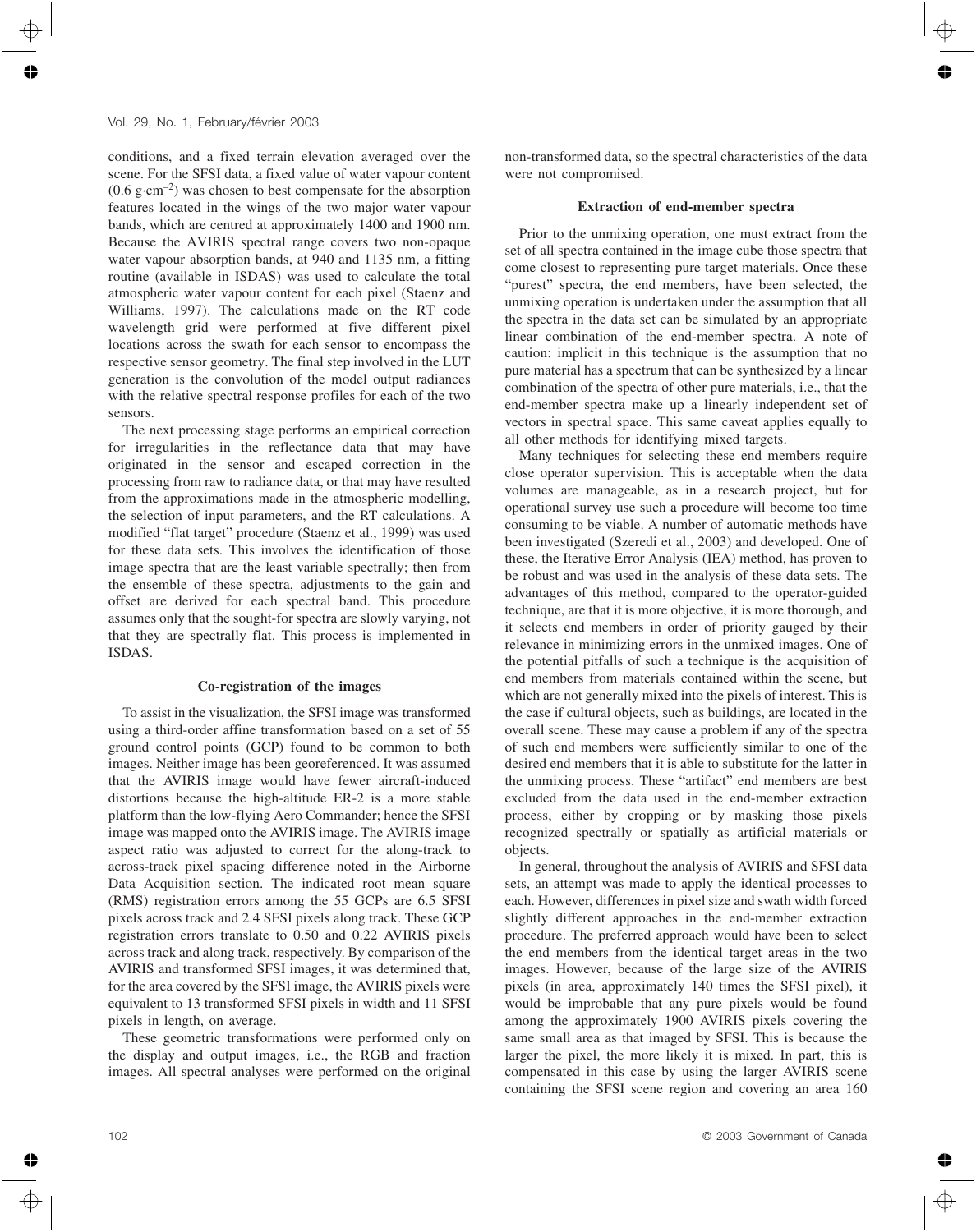times that of the SFSI scene. This increased the probability of finding pure pixels for use as end members.

For extraction of the end-member spectra from the AVIRIS data set, the whole 614 pixel by 512 line image cube was used. Twenty-eight end members were acquired (**Table 1**). Of these, 25 are recognizable mineral spectra, one is the "shadow" end member, and two remain unidentified. Only one originated in the area covered by the SFSI scene. All the others came from the remainder of the full AVIRIS scene, and of these some were unimportant in the unmixing of the area coincident with the SFSI scene.

The SFSI image data were convolved with a three by two boxcar kernel, averaging the data spatially to reduce the probability of finding an end member distorted by noise. This gave an effective instantaneous field-of-view (IFOV) of 3 by 3 m. This data set will be referred to subsequently as the "fullresolution" SFSI image. Thirteen end members were extracted from the SFSI data set (**Table 1**). Fewer end members were required for the SFSI scene simply because this limited area contained a smaller variety of minerals than did the larger AVIRIS scene. End members from each of the two data sets were identified as mineral spectra by matching them with spectra acquired in a survey of the general area made with a portable infrared mineral analyser (PIMA) field instrument. Most important for the area covered by the SFSI scene were the alunite, buddingtonite, kaolinite, and opal end members. The end-member spectra of these minerals extracted from the AVIRIS and SFSI scenes and for the PIMA samples are plotted in **Figure 2**.

#### **Unmixing**

Linear constrained unmixing was used for this investigation. "Constrained" means that each fraction was required to lie between 0 and 1, and that the sum of the fractions for a given pixel be equal to unity. Such a procedure generally results in larger unmixing errors, i.e., differences between the synthesized

**Table 1.** Identified minerals and their corresponding end members.

|                           |                       | SFSI end |
|---------------------------|-----------------------|----------|
| Spectrum identification   | AVIRIS end members    | members  |
| Alunite                   | 4, 14                 | 3, 13    |
| Buddingtonite             | 6                     | 6        |
| Calcite                   | 5                     |          |
| Dickite                   | 8                     |          |
| Gypsum                    | 13                    | 10       |
| <b>Illite</b>             | 7, 16, 18, 20, 25, 26 |          |
| Jarosite                  | 22                    |          |
| Kaolinite                 | 3                     | 4, 9, 12 |
| Opal                      | 1, 9, 12, 19          | 1, 5, 11 |
| Smectite                  | 10, 17, 21            |          |
| Dickite-alunite mixture   | 23                    |          |
| Kaolinite–alunite mixture | 11, 27                | 8        |
| Desert varnish            | 24                    | 7        |
| Shadow                    | $\mathfrak{D}$        | 2        |
| Unknown                   | 15, 28                |          |

spectrum and the measured one, than does an unconstrained procedure. However, the latter can, and often does, yield unphysical results, e.g., fractions greater than 1, or indeed negative fractions. Erroneous results can also arise from constrained unmixing if the wrong end members are selected for the unmixing process; the process will always do its best to fit the end-member spectra to the measured spectrum regardless of what those end-member spectra are. It is therefore important that the end members accurately represent the materials in the target site. It is our contention that the most reliable way to guarantee this is to select the end members from the scene under consideration, and to do it as systematically and objectively as possible.

The whole AVIRIS image cube was unmixed using the 28 end members extracted as described previously. Thirty spectral bands covering the range 2059.7–2348.9 nm were used in the linear constrained unmixing process; this spectral range was selected as being the most appropriate for distinguishing the minerals of interest. The SFSI image cube was processed twice: first using the full-resolution SFSI image cube, and second using SFSI data that were averaged in blocks of 13 pixels by 11 lines to simulate the AVIRIS pixels. These two data sets were unmixed using the 13 SFSI end members limited to the 27 bands covering the range 2051.6–2315.3 nm.

In **Figure 3** the unmixing fractions for alunite, buddingtonite, kaolinite, and opal are displayed both in individual fraction images and in a combination image with the four minerals displayed respectively in red, green, blue, and white, with intensity proportional to fraction value. In the top row are the averaged SFSI fraction images, and in the bottom row are the AVIRIS fraction images masked to show only the area coincident with the SFSI scene.

#### **Statistical analysis**

The mineral-fraction images obtained from the two data sets were compared statistically by performing a linear regression of the fraction values for the AVIRIS data against the corresponding values for the averaged SFSI data. This was done on a pixel basis for each of the four minerals alunite, buddingtonite, kaolinite, and opal. The results are listed in **Table 2**.

For these analyses, the fraction data from both AVIRIS and SFSI were renormalized to minimize the impact of the differences in the amount of shadow present in the two data sets. This renormalization was achieved by dividing each of the non-shadow fractions by  $(1 - \text{shadow fraction})$ . As well, the regression and correlation analyses were performed for both the whole image and for only the set of "bright" SFSI pixels, where the bright pixels have reflectances at or above the mean in the 2200 nm region of the spectrum. The latter was an effort to determine whether there was a significant loss of correlation resulting from the reduced signal-to-noise ratio (S/N) accompanying the lower measured signal for the darker pixels.

In addition, to determine the effects of an inaccurate registration of the SFSI image to the AVIRIS image, the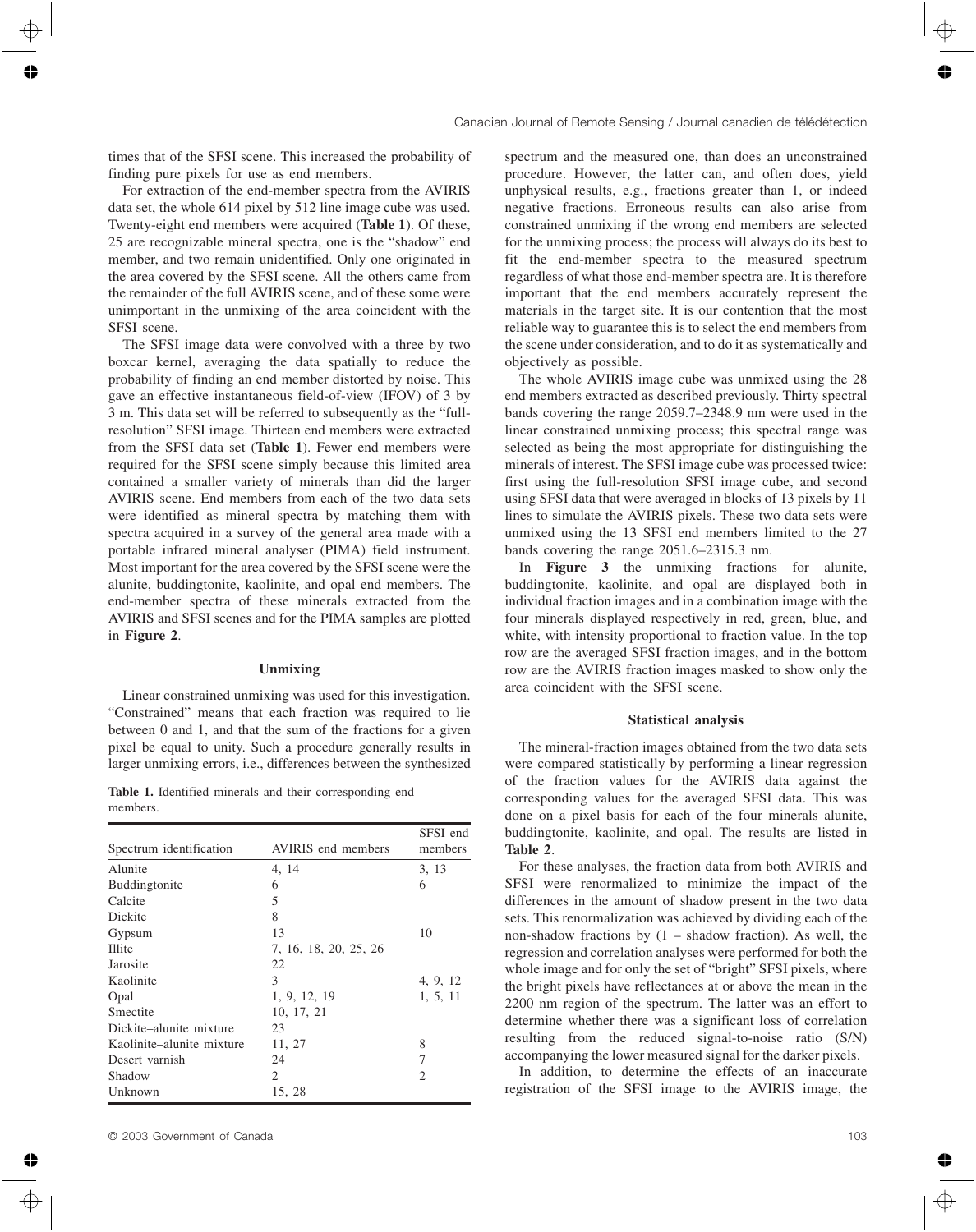

Pearson's correlation coefficients were calculated for the averaged SFSI fraction images versus the same images that had been shifted by amounts equal to the GCP registration errors of  $\pm 0.5$  AVIRIS pixels across track and  $\pm 0.22$  lines along track, as noted in the section Co-registration of the images. The same was done for the AVIRIS image, and the geometric mean of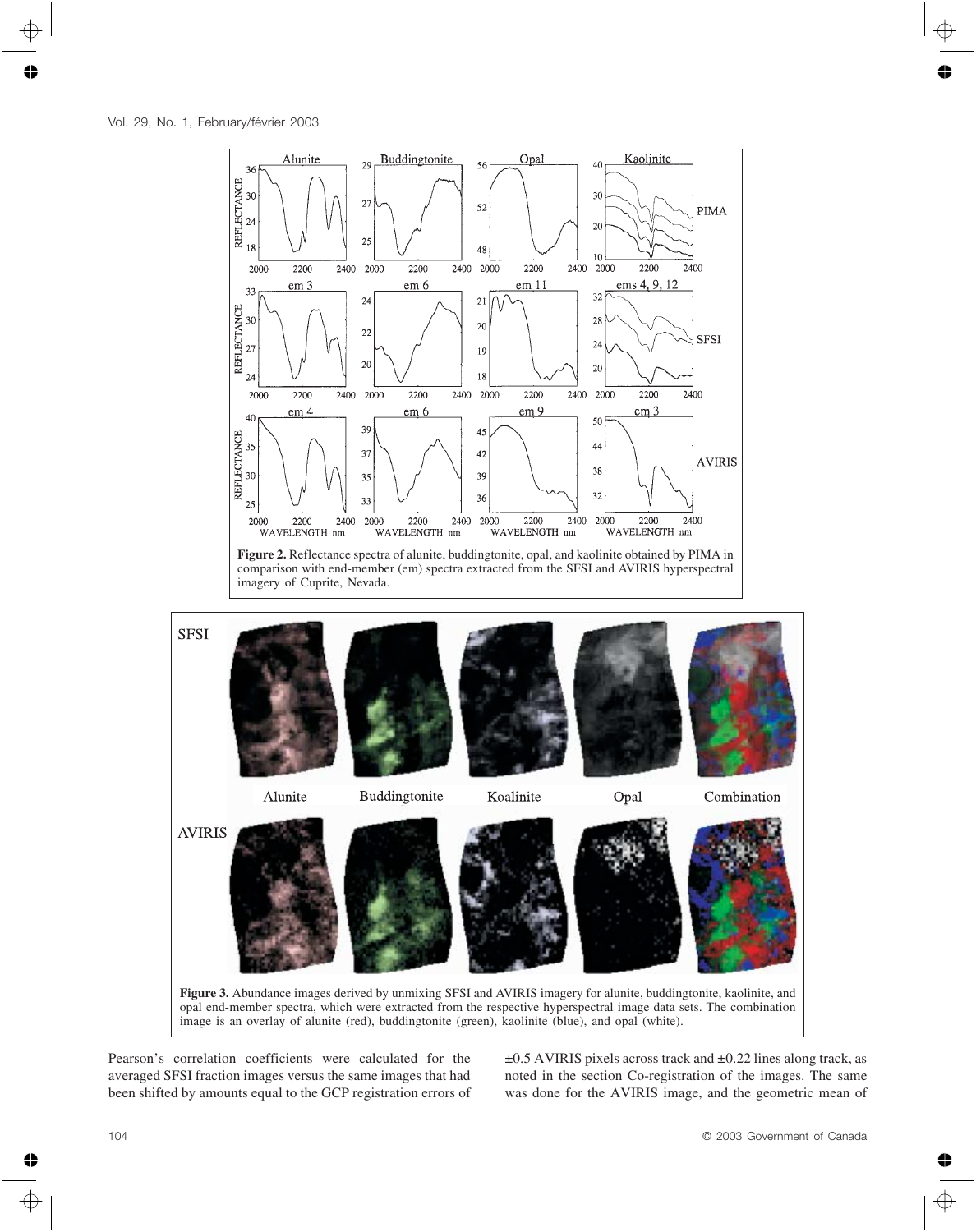|               |             |                         | Linear regression |             |        |               |  |
|---------------|-------------|-------------------------|-------------------|-------------|--------|---------------|--|
|               |             | Correlation coefficient |                   | Whole image |        | Bright pixels |  |
| Mineral       | Whole image | Bright pixels           | Slope             | Offset      | Slope  | Offset        |  |
| Alunite       | 0.5828      | 0.7185                  | 2.2605            | $-0.0561$   | 1.7793 | $-0.0419$     |  |
| Buddingtonite | 0.7421      | 0.8033                  | 1.7096            | 0.0274      | 1.4404 | 0.0280        |  |
| Kaolinite     | 0.4880      | 0.6410                  | 0.8335            | 0.0374      | 0.7565 | 0.0224        |  |
| Opal          | 0.5928      | 0.6233                  | 0.5580            | $-0.0051$   | 0.5705 | $-0.0191$     |  |

**Table 2.** Correlation of AVIRIS versus SFSI mineral fraction images.

**Note:** The SFSI images are those in which the full resolution results have been averaged to simulate the lower resolution AVIRIS image data.

**Table 3.** Correlation of AVIRIS and SFSI fraction images versus the corresponding shifted images.

|               | Correlation coefficient |               |                           |               | Geometric mean of                       |               |
|---------------|-------------------------|---------------|---------------------------|---------------|-----------------------------------------|---------------|
|               | SFSI shifted vs. SFSI   |               | AVIRIS shifted vs. AVIRIS |               | autoshifted correlation<br>coefficients |               |
| Mineral       | Whole image             | Bright pixels | Whole image               | Bright pixels | Whole image                             | Bright pixels |
| Alunite       | 0.8798                  | 0.8832        | 0.7986                    | 0.7930        | 0.8382                                  | 0.8369        |
| Buddingtonite | 0.8881                  | 0.8898        | 0.8829                    | 0.8760        | 0.8855                                  | 0.8829        |
| Kaolinite     | 0.8387                  | 0.8442        | 0.7616                    | 0.7858        | 0.7992                                  | 0.8145        |
| Opal          | 0.9263                  | 0.9417        | 0.7277                    | 0.7300        | 0.8210                                  | 0.8291        |

**Note:** The SFSI images are those in which the full resolution results have been averaged to simulate the lower resolution AVIRIS image data.

these two sets of autocorrelation coefficients was calculated. These results are listed in **Table 3**. As a measure of what might be expected for the correlation between the SFSI and AVIRIS fractions, had misregistration not been a factor, the SFSI versus AVIRIS correlation coefficients were normalized to these mean autocorrelation coefficients. These are listed in **Table 4**.

## **Spatial resolution effects**

While the loss of spatial detail in going from the SFSI image to the AVIRIS image is evident in **Figure 1**, it is important to determine what impact this has on the detection of mineral outcrops. To show the resulting effects, a small segment of the SFSI fraction image for each of the minerals alunite, buddingtonite, and kaolinite is displayed in **Figure 4** in full resolution and, for comparison, in averaged mode. These image segments are displayed using a colour map to indicate fraction value, with 0 represented by dark blue and 1 by dark red.

### **Discussion**

#### **End-member spectra**

The IEA automatic end-member extraction procedure allows the search process to continue until one achieves a desired fidelity level, as represented by the mean unmixing error, which is the relative deviation between the measured pixel reflectance and the reflectance synthesized by a best-fit combination of all the end members. In the present case, it was necessary to acquire 28 end-member spectra to reach a mean unmixing error of 0.56% for the whole AVIRIS scene and 0.54% for that part of the scene coincident with the SFSI scene. This process could

**Table 4.** AVIRIS versus SFSI correlation coefficients normalized to the mean autoshifted correlation coefficients.

| Mineral       | Whole image | Bright pixels |  |  |
|---------------|-------------|---------------|--|--|
| Alunite       | 0.6953      | 0.8585        |  |  |
| Buddingtonite | 0.8380      | 0.9099        |  |  |
| Kaolinite     | 0.6106      | 0.7871        |  |  |
| Opal          | 0.7220      | 0.7518        |  |  |

**Note:** The SFSI images are those in which the full resolution results have been averaged to simulate the lower resolution AVIRIS image data.

have been curtailed at 24 end members to represent adequately the SFSI subscene. This is not to say that 24 end members were required for the SFSI subscene, but because the whole AVIRIS scene was being searched, and this larger scene contained a greater variety of minerals than did the subscene, the 24 end members were required. The 24th end member was needed to represent the weathered rock predominant in the crescentshaped plateau area in the upper left edge of the images in **Figure 1**. Lists of the minerals identified and the corresponding end-member numbers are contained in **Table 1**. All but three of the AVIRIS end-member spectra have been identified as mineral targets: one of the three is shadow, and the other two exhibit features not normally associated with mineral spectra and may represent unidentified cultural artifacts in the image. There are duplicate end-member spectra for alunite, illite, opal, and smectite. These differ both in secondary spectral features, which may be caused by the presence of varying amounts of other minerals in the source pixels, and in overall amplitude, which may result from degree of weathering and local terrain slope relative to the solar direction. These and other effects are addressed in the following discussion.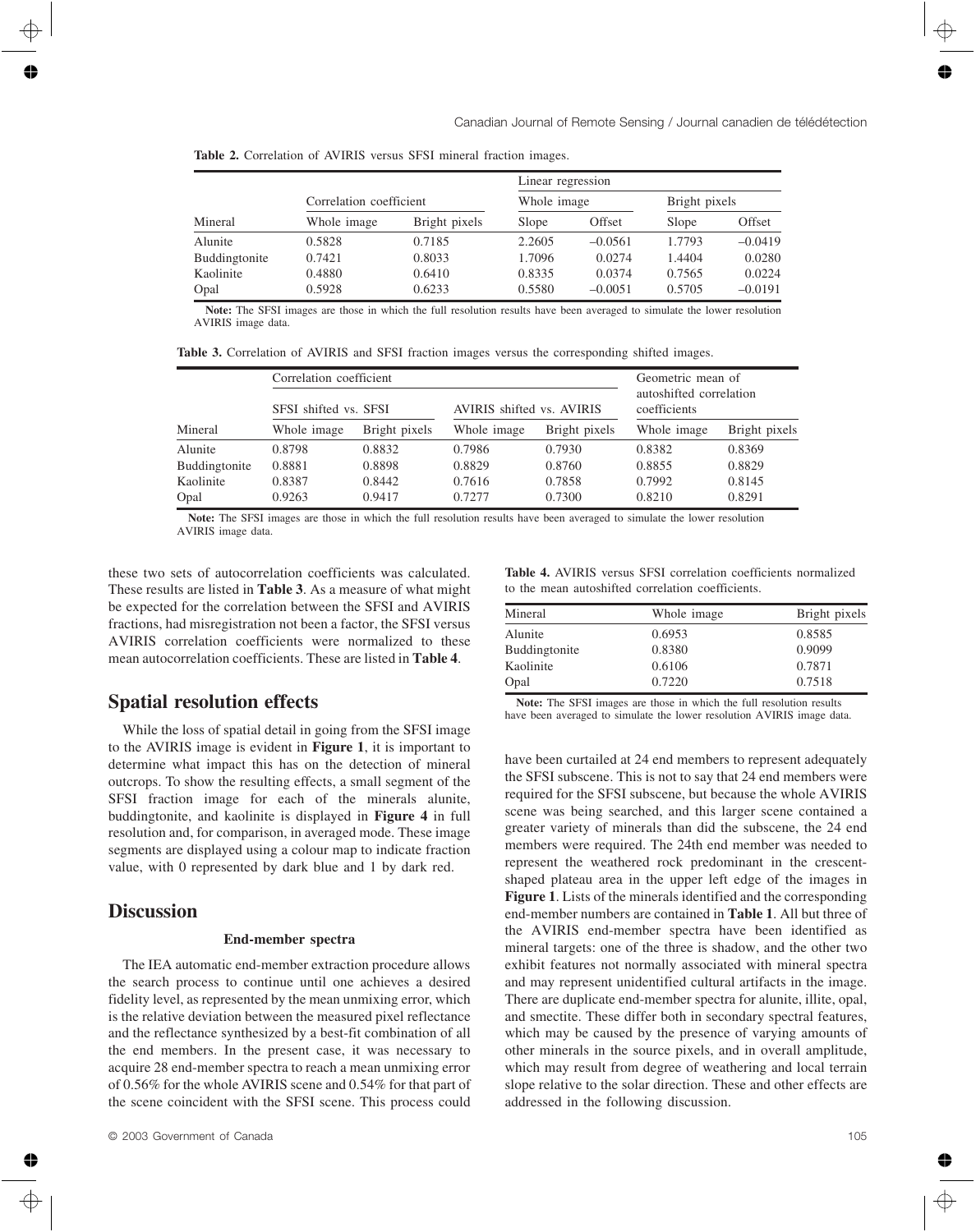

For the SFSI data, 13 end members were sufficient to reduce the mean unmixing error to 1.2% for the full-resolution image cube and 0.66% for the averaged cube. The SFSI end-member spectra have all been identified (**Table 1**). As in the AVIRIS case, there are duplicate representatives, in this case for alunite, kaolinite, and opal. The three kaolinite spectra differ both in amplitude and by the depth of an absorption feature near 2320 nm, which probably indicates the presence of alunite in the selected pixels. The alunite spectra differ markedly in amplitude, and to a minor extent in the width of the feature at 2320 nm. The opal spectra differ in overall amplitude and in the relative depth of the broad absorption feature spanning 2200– 2300 nm, both of which may be the result of the effects of particle-size distribution, as discussed in the next paragraph. In addition, both the AVIRIS and SFSI data sets produce endmember spectra that are readily identified as mixtures of kaolinite and alunite.

For any dielectric material the reflectance is affected by the number of reflecting surfaces per unit volume. The larger this number, the greater will be the backscatter of the incident radiation, and the brighter the target will appear. Hence, a target consisting of a distribution of particle sizes in which the finer components dominate will have a higher observed reflectance than one with a coarser distribution. This also applies to crystals containing fracture surfaces; those with a higher concentration of fractures will have higher effective reflectances. The particlesize distribution, or the fracture surface density, will also have

an impact on the observed depth of any spectral absorption feature exhibited by a given material. The greater the path length of the radiation in the interior of the particle, the greater will be the amount of absorption characteristic of that particular material. For radiation incident upon an aggregate of particles, the effective path length in the interior of the particles before it is scattered back toward a sensor, for example, is greater when the particles are larger and have fewer fracture surfaces. The net result is that the coarser particle distributions will have lower overall reflectance but more prominent absorption features.

The site covered by the SFSI image consists predominantly of opal, alunite, buddingtonite, and kaolinite. For these minerals the AVIRIS and SFSI end-member spectra and the PIMA field sample spectra, shown in **Figure 2**, correlate sufficiently well that the end-member spectra can be readily identified as the corresponding minerals. There are some differences that will be discussed here.

The PIMA instrument contains its own light source that irradiates the small (approximately  $20 \text{ mm}^2$ ) area viewed by the detector at close proximity to the target sample. Because of its particular viewing geometry relative to the irradiating geometry, there are few if any shadows, even at a microscopic scale, resulting from any inherent surface roughness. By comparison, a passive remote sensor, i.e., one that depends on natural radiation, almost always views the scene at an angle relative to the incident irradiance, which guarantees that the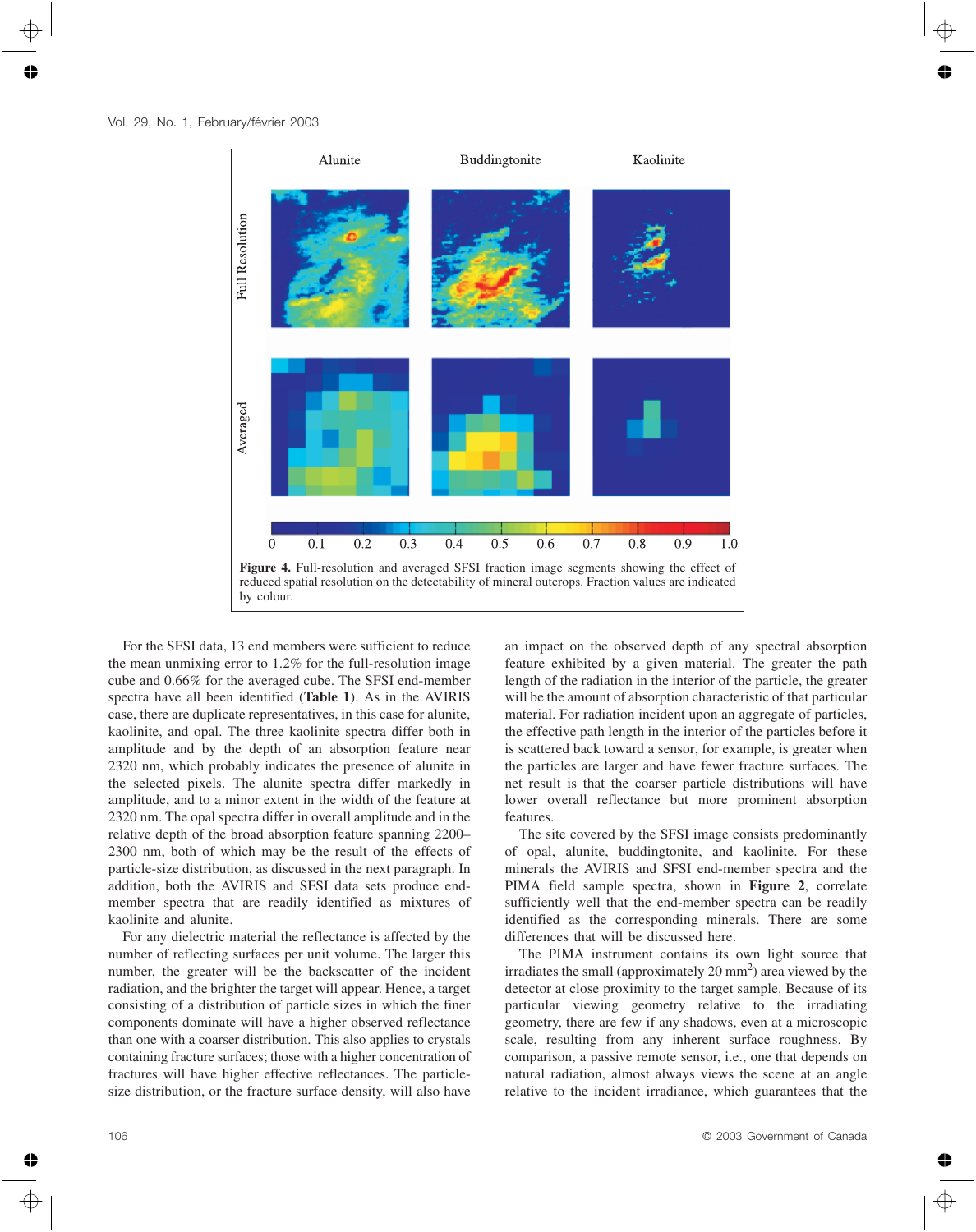detector sees a partially shaded scene. Whether the shadows are resolved spatially by the sensor depends on the scale of the surface roughness relative to the detector's ground IFOV (GIFOV); regardless, the resulting measured reflectance will be lower than it would had the viewing direction been aligned exactly parallel to the incident irradiance. In remote sensing and astronomy this dependence of the apparent reflectance on the viewing direction relative to the irradiance direction is known as the bidirectional reflectance or "phase angle" effect (Egan 1985). The peaking of the reflectance for the situation where the reflected radiance is directed back toward the source is called the "opposition effect". In aerial photography this same effect results in the "hot-spot" phenomenon.

One would, on this basis, expect the PIMA reflectances always to be higher than those derived from the airborne sensor data. However, we must also note that there are considerable differences in the overall reflectances of the same mineral even as seen with the PIMA survey (**Figure 2**). These differences can be caused by weathering or the presence of other materials in the sample that have a lower reflectance but are spectrally undistinguished. The AVIRIS end-member spectra exhibit, for the most part, greater reflectances than do the corresponding SFSI spectra and, indeed, even more than some of the PIMA spectra. It is noted that the conversion from radiance to reflectance assumed that the terrain was flat and that the surface of all pixels is horizontal. In reality there is significant topographical relief in the target area that results in localized variations in the surface slopes. Those pixels sloping toward the sun will appear brighter than those which are horizontal or sloping away from the sun and, because this is not compensated for in the reflectance derivation, the calculated reflectances can be too high for individual pixels. It is suggested that this is more likely to be the case for the AVIRIS data set than for the SFSI data set. The AVIRIS data were acquired with a high solar elevation (solar zenith angle =  $15.85^{\circ}$ ), whereas the SFSI data were acquired with a relatively low sun angle (solar zenith angle  $= 52.39^{\circ}$ ). Terrain slopes sufficient to result in pixels with surfaces orthogonal to the solar direction are much more probable for the AVIRIS data (15.85°) than for the SFSI data (52.39°), although the latter may in fact occur in this scene. Thus, the terrain slope effects are likely to result in an overestimation of the reflectances for the AVIRIS data set. Compounding the problem is the fact that the end-member extraction process selects the brightest examples for each of the spectrally distinct pixels, hence preferentially selecting a reflectance spectrum that may be so brightened. Conversely, there is a lower probability that the SFSI end-member pixels will have the advantage of optimally oriented surfaces. This, combined with the increased likelihood that shadow is present in all the pixels, a result of the low sun elevation, implies that the reflectances of the SFSI end members are more likely to be underestimated.

In addition to these geometric effects, there can be slight variations from sample to sample in the composition of a given mineral, possibly with the admixture of other dark but spectrally nondescript materials that affect its overall

reflectance. See, for example, in **Figure 2** the four PIMA kaolinite spectra all acquired from samples in the Cuprite area and note the three kaolinite spectra that emerge as end members from the SFSI data.

There are also a number of differences from sensor to sensor in the shapes of the spectra. These can result for a variety of reasons. The composition and degree of weathering of the various samples for a given mineral can vary. Such differences have already been noted in spectra obtained by a single sensor for a given mineral. The same factors apply when comparing spectra from different sensors. It is known that in general the SFSI and AVIRIS end-member spectra came from different target locations, and there has been no attempt in the current work to coordinate the precise locations of the PIMA samples with the respective airborne spectral measurements, only that the PIMA samples came from the Cuprite area. In addition, sensor noise, uncertainties in radiometric calibration, and inadequacies in the atmospheric correction can lead to differences in the spectra obtained by the different sensors. The low solar elevation angle for the SFSI acquisition reduces the S/N for this data set, which leads to potentially higher errors in the atmospheric correction. It is known from in situ observation that the opal sample in the SFSI scene is located on a slope that is tilted away from the sun. This results in both a reduction, by at least a factor of two, for the SFSI opal end member as compared with the opal spectra acquired by PIMA and AVIRIS, and also an increased potential that noise may distort the spectrum.

The differing techniques used for the atmospheric water vapour correction may also be contributing to the differences in shapes of the AVIRIS and SFSI spectra. As has been noted, the AVIRIS data set was corrected on a pixel by pixel basis by using the 940 and 1135 nm water vapour bands to determine the water vapour content. By contrast, the SFSI data set was processed using a constant  $0.6$  g·cm<sup>-2</sup>, a value arrived at by an approximate method that implicitly assumes that the spectrum of the underlying scene material is flat.

The above points relating to spectral differences arising from slight variations in mineral composition, degree of weathering, and uncertainties in sensor calibration and atmospheric correction can also be used to support the preference for using end members derived from the scene, rather than library spectra. It is sufficient to be able to identify the mineral species corresponding to the end-member spectra. The unmixing results will be correct, even if the derived spectra retain some sensor or processing generated artifacts.

#### **Unmixing fraction images**

Visual assessment of **Figure 3**, which contains the fraction images for the four dominant minerals at this site, namely alunite, buddingtonite, kaolinite, and opal, indicates very good agreement between the AVIRIS and the averaged SFSI images. Noted especially is the strong similarity in the interlacing of the patterns of the four minerals in the "combination" pair of images. When a quantitative comparison is made on a pixel by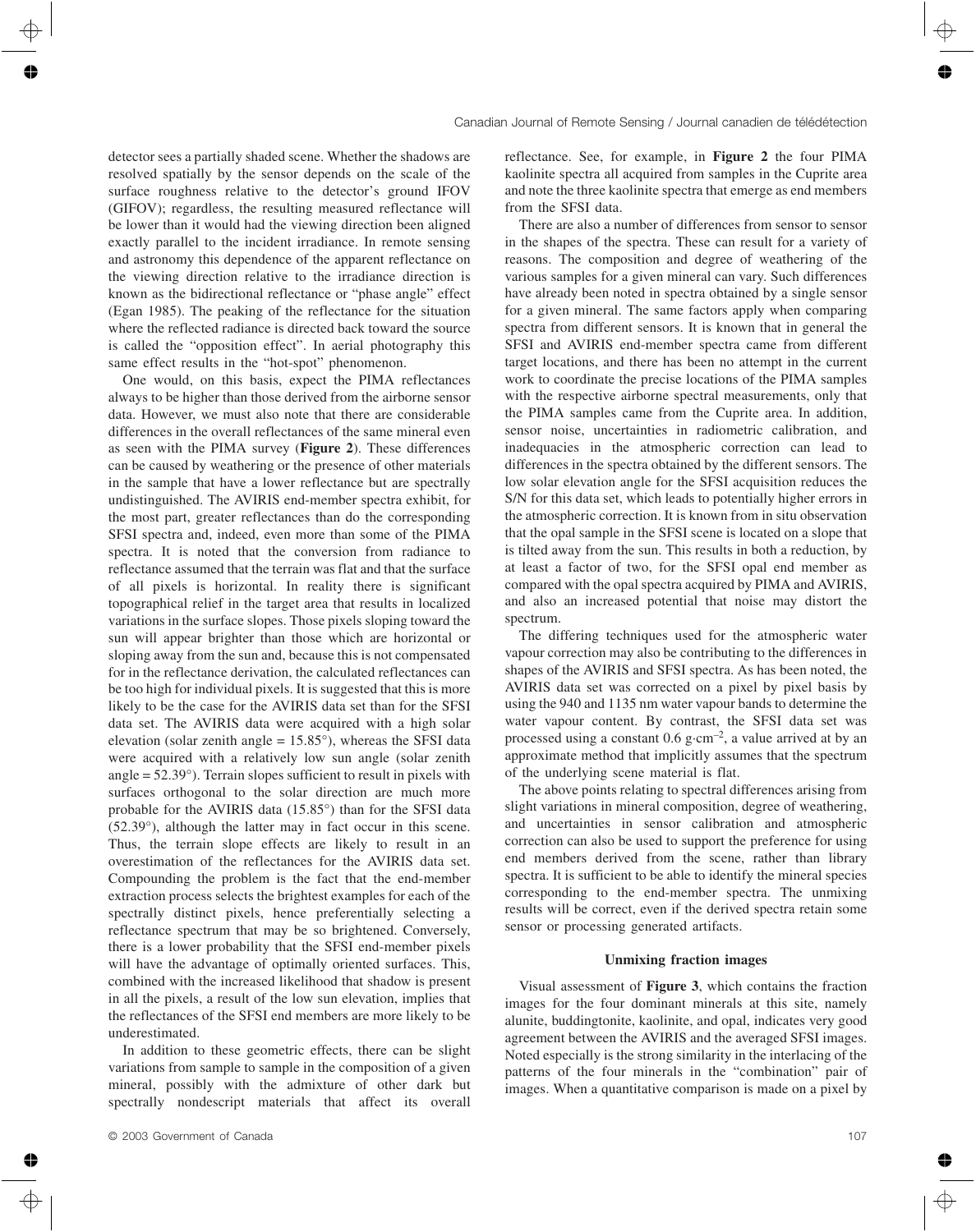pixel basis, however, one finds results that are less encouraging (**Table 2**). The question is why the quantitative correlation results are only fair when the visual results are so good. Possible explanations for the decorrelation of the SFSI and AVIRIS results derive from the lower solar elevation for the SFSI image and the lack of sufficient aircraft navigation and attitude reference data to georeference the SFSI image data sufficiently accurately.

Significant shaded areas apparent in the SFSI image (**Figure 1**), which are not present in the AVIRIS data, are the result of the low solar elevation for the SFSI data acquisition. One such area is that along the southeast boundary of the crescent-shaped region in the upper left part of the image; it appears dark in the SFSI RGB image, and bright in the AVIRIS image. This area appears as a high kaolinite region in the AVIRIS fraction image, but is absent from the corresponding SFSI fraction image.

In less dramatic cases there are two potential effects on the unmixing results. The first is that the "shade" end-member fraction will be higher, and the remaining "mineral" endmember fraction values will be lower, for the SFSI pixels that fall in the shadowed regions. This results in higher mineralfraction values for the AVIRIS data than for the corresponding SFSI pixels. In an attempt to compensate for this possible effect, the unmixing fraction values have been renormalized (see the Statistical analysis section) on a pixel by pixel basis by dividing by  $(1 - \text{shade fraction})$ . The data for which the correlation results are shown in **Table 2** have already been subjected to such a renormalization, for both SFSI and AVIRIS. However, there may be residual effects remaining after the renormalization that result from the fact that the SFSI and AVIRIS shade spectra are neither flat nor spectrally similar to each other. Hence the effect of a high shade fraction will be mineral dependent, and this dependence will be different for the two data sets. This renormalization is therefore only a firstorder correction for this effect.

The second consequence of the low sun angle is a lower sensor signal level and hence a lower S/N for those pixels with significant shade fractions. The end-member fraction values derived from these low S/N spectra will have higher error levels. This is corroborated by the results in **Table 2** that indicate that the bright pixel data sets correlate more favourably than do the "whole image" data sets.

The fact that neither the SFSI nor the AVIRIS images were georeferenced made it impossible to do an accurate image to image registration. The effect of a representative misregistration on the correlation of the fraction images is shown in **Table 3**. Displayed here are the results of correlating each of the AVIRIS and averaged SFSI images with itself, after first shifting the image by  $\pm 0.5$  AVIRIS pixels across track and  $\pm 0.22$  lines along track, as described in the Statistical analysis section. It is observed that even this modest degree of misregistration results in a notable decorrelation of the fraction images. **Table 3** contains for each of the SFSI and AVIRIS images, and separately for the set of all the pixels and for the set of bright pixels, the means of the autocorrelation coefficients for the four combinations of shifts specified previously. Also listed are the geometric means of the SFSI autocorrelation coefficients with the corresponding AVIRIS coefficients. When the AVIRIS versus SFSI correlation values are "normalized" to these geometric means of the autocorrelations for the shifted images, the resulting values range from 0.75 to 0.91 for the bright pixel data sets (**Table 4**). Although this "normalization" cannot be considered a rigorous correction for the impact of the image misregistration, it does provide an improved estimate of what might be expected had accurate registration of the images been possible.

Another observation that can be made from **Table 2** is that the linear regressions give slopes that range from 0.57 for opal to 1.78 for alunite, for the bright pixels, and from 0.56 for opal to 2.26 for alunite when all pixels are included. This indicates that the AVIRIS data set gives higher fraction values for alunite and buddingtonite, and SFSI gives higher values for kaolinite and opal. It is suggested that this results in part from the use of the whole AVIRIS image as the data set from which to extract the AVIRIS end-member spectra. As discussed in the previous section, the AVIRIS end-member spectrum for a given mineral may have a different amplitude than the corresponding SFSI end-member spectrum, and these amplitude differences may vary from mineral to mineral, depending on purity, weathering, and local illumination conditions of the end-member source pixel. The greater the amplitude of a given end-member spectrum, relative to the mean amplitude of the whole set of end members used in the unmixing, the smaller will be the mean fraction value for that particular end member. This is corroborated by the results of a correlation analysis comparing the linear regression slopes of **Table 2** with the ratios of the relative end-member spectra amplitudes for AVIRIS to those for SFSI.

This analysis proceeded as follows. For each of the two image data sets, the end-member spectra amplitudes were divided by the mean amplitude for the whole set of end members used in unmixing the corresponding data set. This resulted in "group-normalized" amplitudes for all the end members in each of the two sets. Next, the ratios of the groupnormalized SFSI amplitudes for the alunite, buddingtonite, kaolinite, and opal end members to the corresponding AVIRIS amplitudes were calculated. It was found that these ratios correlate with the linear regression slopes of **Table 2**, with a correlation coefficient of 0.76.

This result highlights the fact that different fraction values will be obtained depending on the source(s) of the spectra used in the unmixing operation. In the present case, AVIRIS spectra were used to unmix the AVIRIS scene, and SFSI spectra to unmix the SFSI scene. The differences encountered here result solely from the selection of different end-member source locations within the respective scenes. If library spectra, acquired by sensors with different measurement characteristics, viewing minerals with conditioning and illumination different from those in the scene, were used for the end-member spectra, then one could expect even greater disagreements in fraction values.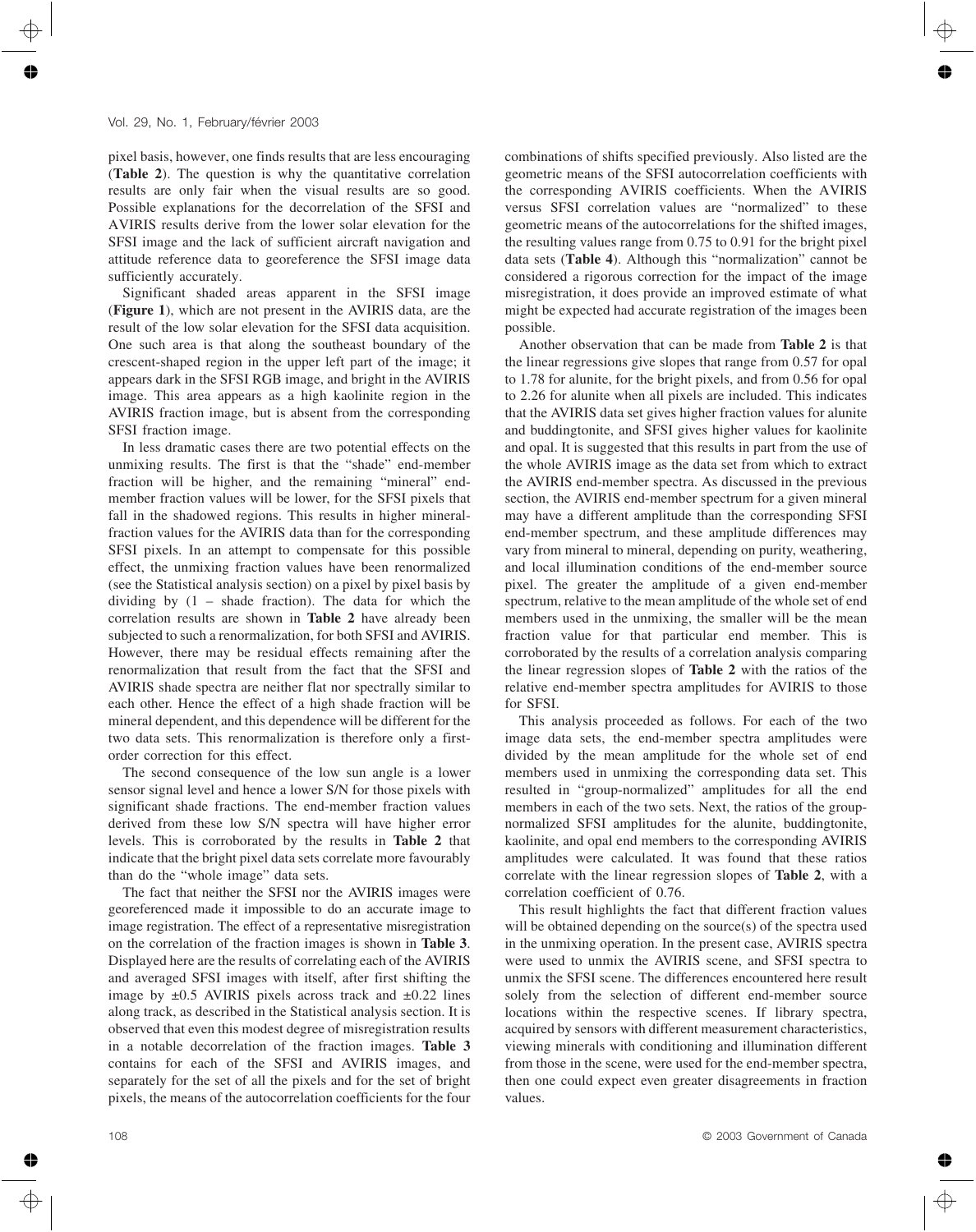#### **Spatial resolution**

A comparison of the full spatial resolution SFSI fraction images in **Figure 4** with the corresponding spatially averaged images shows that the degree of information loss depends on the scale and intensity of the target feature. For the alunite image "swatch" it is observed that the averaged or lowresolution image adequately represents most of the scene, where the fraction values remain roughly constant over areas comparable in size to the larger pixel IFOV. However, the lowresolution image fails to highlight adequately the highest concentration outcrop of this mineral because its spatial extent is less than that of the pixel IFOV. For the buddingtonite image swatch, the low-resolution representation performs better because the spatial distribution of the mineral outcrops is less disjoint. The low-resolution imagery performance is poorest for the kaolinite sample image, where the high-purity outcrops are each approximately one-half pixel in size but are embedded in a low-intensity background. For this case there is a high risk that this outcrop would be ignored in the context of a large survey image set. In all cases much of the information regarding the mineral distribution within the outcrops is lost in the lowresolution data. This has a significant impact on the degree of effort required to validate these remotely sensed data with ground sampling. The area that one must sample is correspondingly larger, and because there are significant fraction variations down to at least the 1 m level, as evidenced by the full-resolution SFSI image, it is not sufficient to perform only a small number of ground measurements per  $20 \times 20$  m pixel.

## **Summary and conclusions**

Two hyperspectral image data sets collected in successive years over the same Cuprite, Nevada, site by different airborne imagers have been analysed and the results compared. One data set collected by SFSI in 1995 imaged an area of 0.50 by 0.84 km with pixels on 1.0 by 1.5 m centres; the other collected in 1996 by AVIRIS imaged an area of 9.95 by 9.27 km with pixels on 16.2 by 18.1 m centres. The SFSI scene is contained within the much larger AVIRIS scene. Both sensors have nominal spectral band widths and band centre spacings of 10 nm. The principal difference in the scene on the two dates was the solar zenith angle, which was 52.39° for the SFSI scene and 15.85° for the AVIRIS scene. As a result, the former contained large areas of deep shadow, whereas the same region in the latter scene contained no significant shadow. Both data sets were converted from at-sensor radiances to surface reflectances via an atmospheric correction process incorporating the MODTRAN3 RT code implemented on ISDAS.

The IEA procedure was used to extract a set of end-member spectra from each of the two data sets. By comparing these endmember spectra with in situ PIMA measurements and library spectra, nearly all were identified as specific mineral spectra, with some being mixtures of pairs of minerals. Despite the differences in spatial resolution, areal coverage, and

illumination conditions, there is a very good correspondence between the SFSI end-member spectral signatures and those of the end members of the AVIRIS set that represent materials present in the SFSI subscene. The linear constrained unmixing analyses of the two image data sets gave results that are generally in agreement with respect to the mineral composition of the scene covered by the SFSI image. Particularly striking is the similarity in the spatial interlacing of the distributions of the most abundant four minerals, namely alunite, buddingtonite, kaolinite, and opal. This agreement is sufficient evidence to conclude that the constrained linear unmixing procedure employed in this work is robust, and that one can expect it to produce similar results for a wide variety of hyperspectral data collected under very different illumination conditions. This, coupled with the ability to identify the spectra, is strong evidence to recommend the procedure used to create the mineral-fraction maps. There are, however, some caveats and conditions that must be added.

Observed differences in the amplitudes of the spectra from one end-member set and the corresponding spectra from the other set result, in part, from the very different illumination conditions for the two images. In addition, the locations of the end-member source pixels were different for the two images, primarily because the AVIRIS image covers a much larger region, containing a larger variety of minerals than does the SFSI image. These amplitude differences between the two sets, and more precisely the different intra-set ordering of the amplitudes, result in calculated mineral fractions that disagree, on average, by as much as a factor of two. One should expect even greater disparities if an unmixing procedure were applied using library spectra acquired by sensors having different measurement characteristics, viewing minerals with different conditioning and illumination than those in the scene. The message is that for best fraction accuracies one should take the end-member spectra from the scene under analysis. In addition, one should consider performing a topographic – slope correction on the derived reflectances. Still, variations in surface conditioning will reduce the accuracies of the fraction values.

Observed spectral signature differences between the two end-member sets and between these and the reference library spectra, which may result from varying degrees of success in removing the atmospheric effects and from radiometric calibration errors, have probably less impact on the accuracy of the mineral fraction maps. From this standpoint these effects are less important, provided that the identification of the endmember spectra is not compromised.

The less convincing correlation analysis results comparing the two sets of mineral fraction maps are caused in part by the lack of an accurate registration between the two images, and in part by the strong shading in parts of one of the images. In most practical applications of this mineral mapping technique, image misregistration is not a consideration. However, the loss of accuracy in deeply shaded regions will certainly be a concern, especially in areas of high topographic relief.